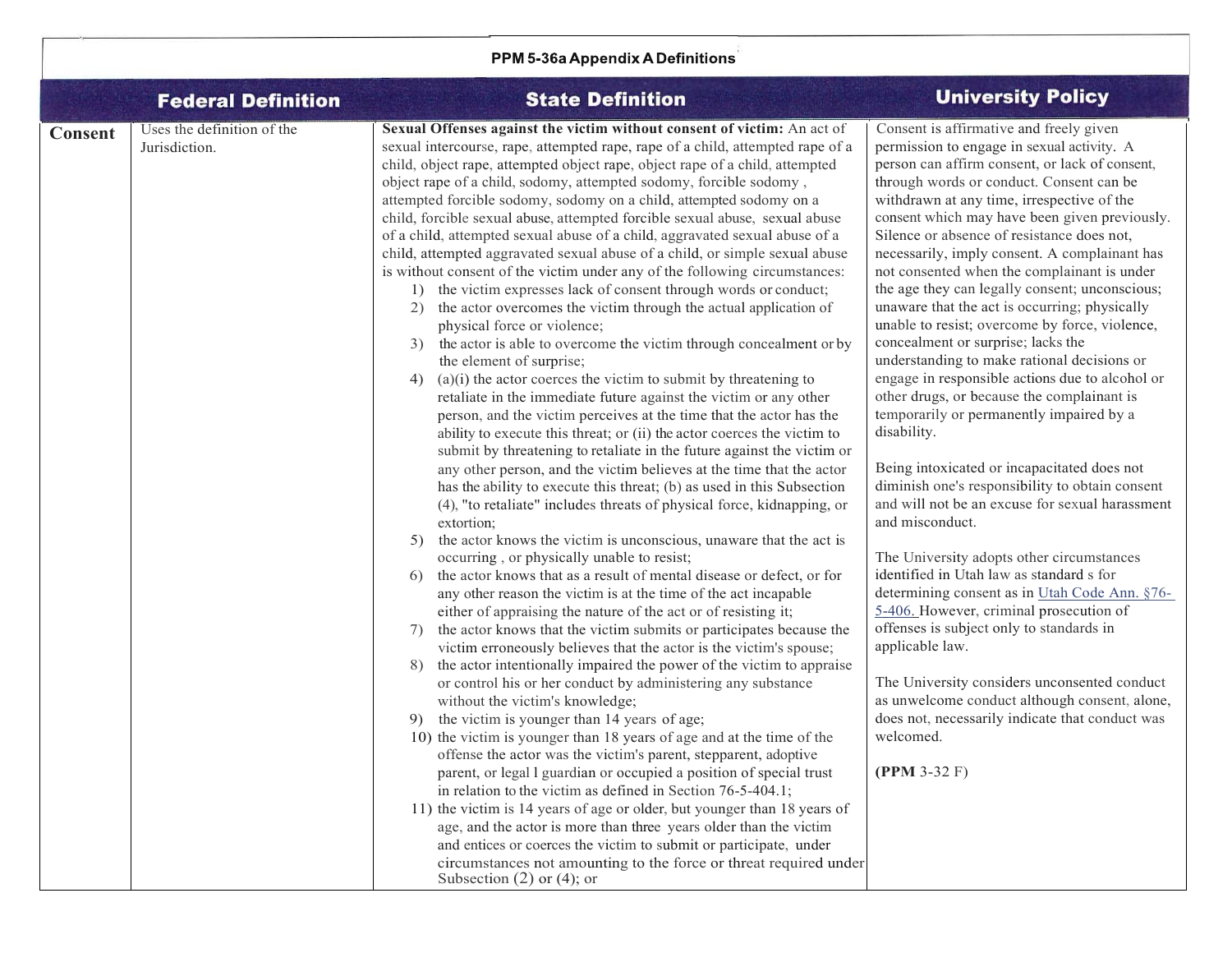| 12) the actor is a health professional or religious counselor, as those<br>terms are defined in this Subsection $(12)$ , the act is committed<br>under the guise of providing professional diagnosis, counseling, or<br>treatment, and at the time of the act the victim reasonably believed<br>that the act was for medically or professionally appropriate<br>diagnosis, counseling, or treatment to the extent that resistance by<br>the victim could not reasonably be expected to have been<br>manifested; for purposes of this Subsection (12):<br>(a) "health professional" means an individual who is licensed or<br>who holds himself or herself out to be licensed, or who<br>otherwise provides professional physical or mental health<br>services, diagnosis, treatment, or counseling including, but<br>not limited to, a physician, osteopathic physician, nurse, |
|---------------------------------------------------------------------------------------------------------------------------------------------------------------------------------------------------------------------------------------------------------------------------------------------------------------------------------------------------------------------------------------------------------------------------------------------------------------------------------------------------------------------------------------------------------------------------------------------------------------------------------------------------------------------------------------------------------------------------------------------------------------------------------------------------------------------------------------------------------------------------------|
| dentist, physical therapist, chiropractor, mental health                                                                                                                                                                                                                                                                                                                                                                                                                                                                                                                                                                                                                                                                                                                                                                                                                        |
| therapist, social service worker, clinical social worker,<br>certified social worker, marriage and family therapist,                                                                                                                                                                                                                                                                                                                                                                                                                                                                                                                                                                                                                                                                                                                                                            |
| professional counselor, psychiatrist, psychologist, psychiatric<br>mental health nurse specialist, or substance abuse counselor;                                                                                                                                                                                                                                                                                                                                                                                                                                                                                                                                                                                                                                                                                                                                                |
| and<br>"Religious counselor" means a minister, priest, rabbi, bishop, or<br>(b)<br>other recognized member of the clergy.                                                                                                                                                                                                                                                                                                                                                                                                                                                                                                                                                                                                                                                                                                                                                       |
| $(76 - 5 - 406)$                                                                                                                                                                                                                                                                                                                                                                                                                                                                                                                                                                                                                                                                                                                                                                                                                                                                |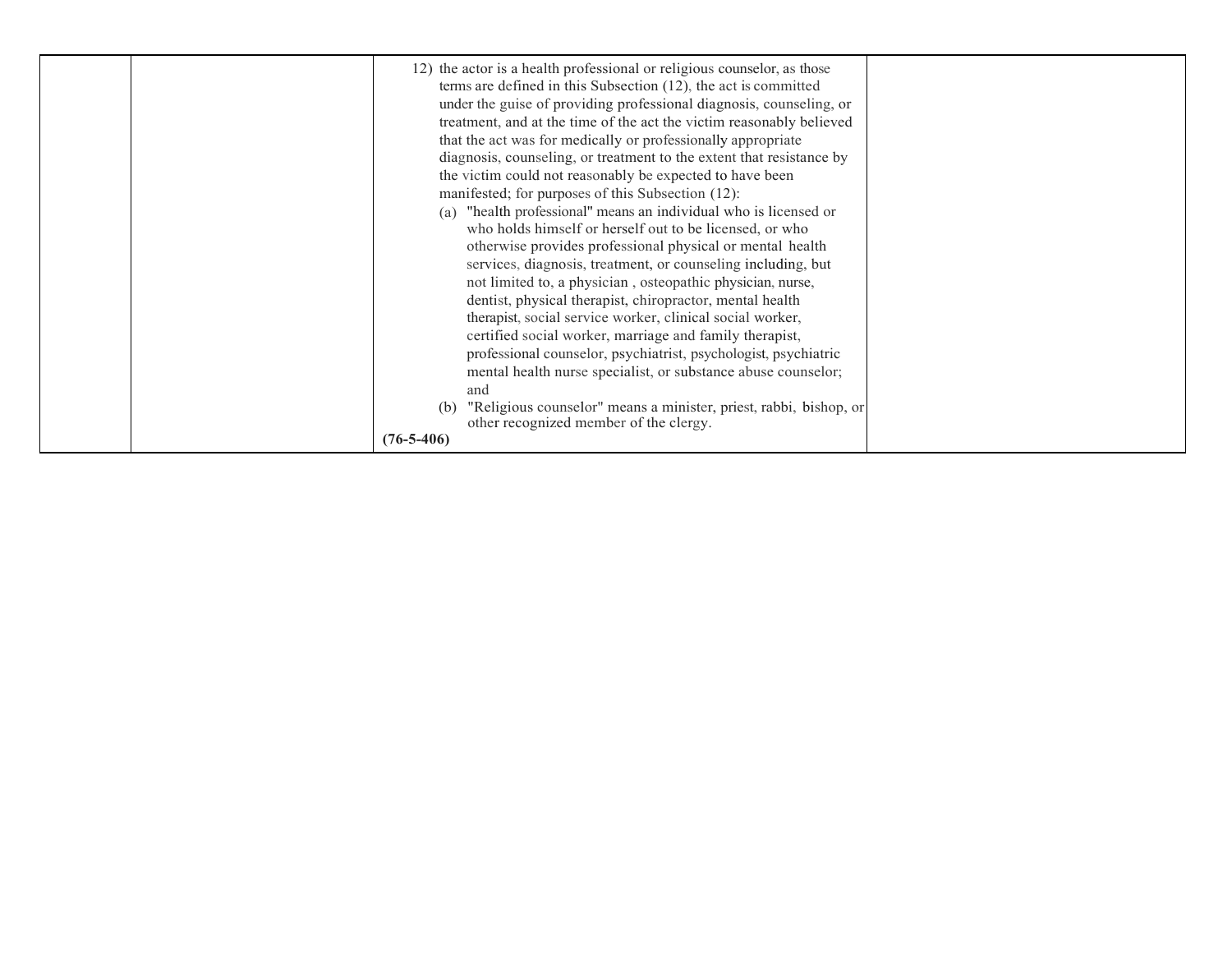| <b>PPM 5-36a Appendix A Definitions</b> |                                                                                                                                                                                                                                                                                                                                                                                                                                                                                                                                                                                                                                                                                                                                            |                                                                                                                                                                                                                                                                                                                                                                                                                                                                                                                                                                                                                                                                                                                                                                                                                                                                                                                                                                                                                                                                                                                |                                                                                                                                                                                                                                                                                                                                                                                                                                                                                                                                                                                                                                          |
|-----------------------------------------|--------------------------------------------------------------------------------------------------------------------------------------------------------------------------------------------------------------------------------------------------------------------------------------------------------------------------------------------------------------------------------------------------------------------------------------------------------------------------------------------------------------------------------------------------------------------------------------------------------------------------------------------------------------------------------------------------------------------------------------------|----------------------------------------------------------------------------------------------------------------------------------------------------------------------------------------------------------------------------------------------------------------------------------------------------------------------------------------------------------------------------------------------------------------------------------------------------------------------------------------------------------------------------------------------------------------------------------------------------------------------------------------------------------------------------------------------------------------------------------------------------------------------------------------------------------------------------------------------------------------------------------------------------------------------------------------------------------------------------------------------------------------------------------------------------------------------------------------------------------------|------------------------------------------------------------------------------------------------------------------------------------------------------------------------------------------------------------------------------------------------------------------------------------------------------------------------------------------------------------------------------------------------------------------------------------------------------------------------------------------------------------------------------------------------------------------------------------------------------------------------------------------|
|                                         | <b>Federal Definition</b>                                                                                                                                                                                                                                                                                                                                                                                                                                                                                                                                                                                                                                                                                                                  | <b>State Definition</b>                                                                                                                                                                                                                                                                                                                                                                                                                                                                                                                                                                                                                                                                                                                                                                                                                                                                                                                                                                                                                                                                                        | <b>University Policy</b>                                                                                                                                                                                                                                                                                                                                                                                                                                                                                                                                                                                                                 |
| <b>Domestic</b><br><b>Violence</b>      | A felony or misdemeanor crime of violence<br>committed:<br>· By a current or former spouse or intimate<br>partner of the victim;<br>• By a person with whom the victim shares a<br>child incommon;<br>• By a person who is cohabitating with, or has<br>cohabitated with, the victim as a spouse or<br>intimate partner;<br>• By a person similarly situated to a spouse of<br>the victim under the domestic or family violence<br>laws of the jurisdiction in which the crime of<br>violence occurred;<br>· By any other person against an adult or youth<br>victim who is protected from that person's acts<br>under the domestic or family violence laws of<br>the jurisdiction in which the c rim e of violence<br>occurred.<br>(VAWA) | Means any criminal offense involving violence or<br>physical harm or threat of violence or physical harm,<br>or any attempt, conspiracy, or solicitation to commit<br>a criminal offense involving violence or physical<br>harm, when committed by one cohabitant against<br>another. "Domestic violence" or "domestic violence<br>offense" also means commission or attempt to<br>commit, any of the following offenses by one<br>cohabitant against another:<br>(a) Aggravated assault<br>(b) Assault<br>(c) Criminal Homicide<br>(d) Harassment<br>(e) Electronic communication harassment<br>Kidnapping, child kidnapping or agg.<br>(f)<br>Kidnapping<br>(g) Mayhem<br>(h) Sexual offenses<br>(i) Stalking<br>(j) Unlawful detention or unlawful detention of<br>a minor<br>(k) Violation of a protective order<br>Offense against property<br>(1)<br>(m) Possession of a deadly weapon with intent<br>to assault<br>(n) Discharge of a firearm from a vehicle, near<br>a highway, or in the direction of any person,<br>building, or vehicle<br>(o) Disorderly conduct<br>(p) Child Abuse<br>$(77-36-1)$ | A felony or misdemeanor crime of violence committed<br>against a complainant by: (i) a current or former spouse<br>or intimate partner; (ii) a person with whom the<br>complainant shares a child in common; (iii) a person<br>who is cohabitating with, or has cohabitated with, the<br>complainant as a spouse or intimate partner; (iv) a<br>person similarly situated to a spouse of the complainant<br>under applicable domestic or family violence laws; or<br>(v) Any other person against an adult or youth victim<br>whom the complainant is protected under applicable<br>domestic and family violence laws.<br>(PPM 3-32 W.2) |
| <b>Dating</b><br><b>Violence</b>        | Violence committed by a person who is or has<br>been in a social relationship of a romantic or<br>intimate nature with the victim. The existence of<br>such a relationship shall be determined based on<br>the reporting party's statement and with<br>consideration of the length of the relationship, the<br>type of relationship, and the frequency of<br>interaction between the persons involved in the<br>relationship. Includes, but is not limited to, sexual<br>or physical abuse or the threat of such abuse.<br>(VAWA)                                                                                                                                                                                                          | (a) Any criminal offense involving violence or<br>physical harm, or threat of violence or physical<br>harm, when committed by a person against a<br>dating partner of the person; or<br>(b) Any attempt, conspiracy, or solicitation by a<br>person to commit a criminal offense involving<br>violence or physical harm against a dating<br>partner of the person.<br>$(78B-7-402)$                                                                                                                                                                                                                                                                                                                                                                                                                                                                                                                                                                                                                                                                                                                            | Violence committed by a person who is or has been in a<br>social relationship of a romantic or intimate nature with<br>the complainant. The existence of such a relationship<br>shall be determined based on the reporting party's<br>statement with consideration of the length and type of<br>relationship and the frequency of interaction with the<br>persons involved in the relationship. It includes, but is<br>not limited to, sexual or physical abuse or the threat of<br>such abuse. It does not include acts covered under the<br>definition of domestic violence.<br>PPM3-32 W.1                                            |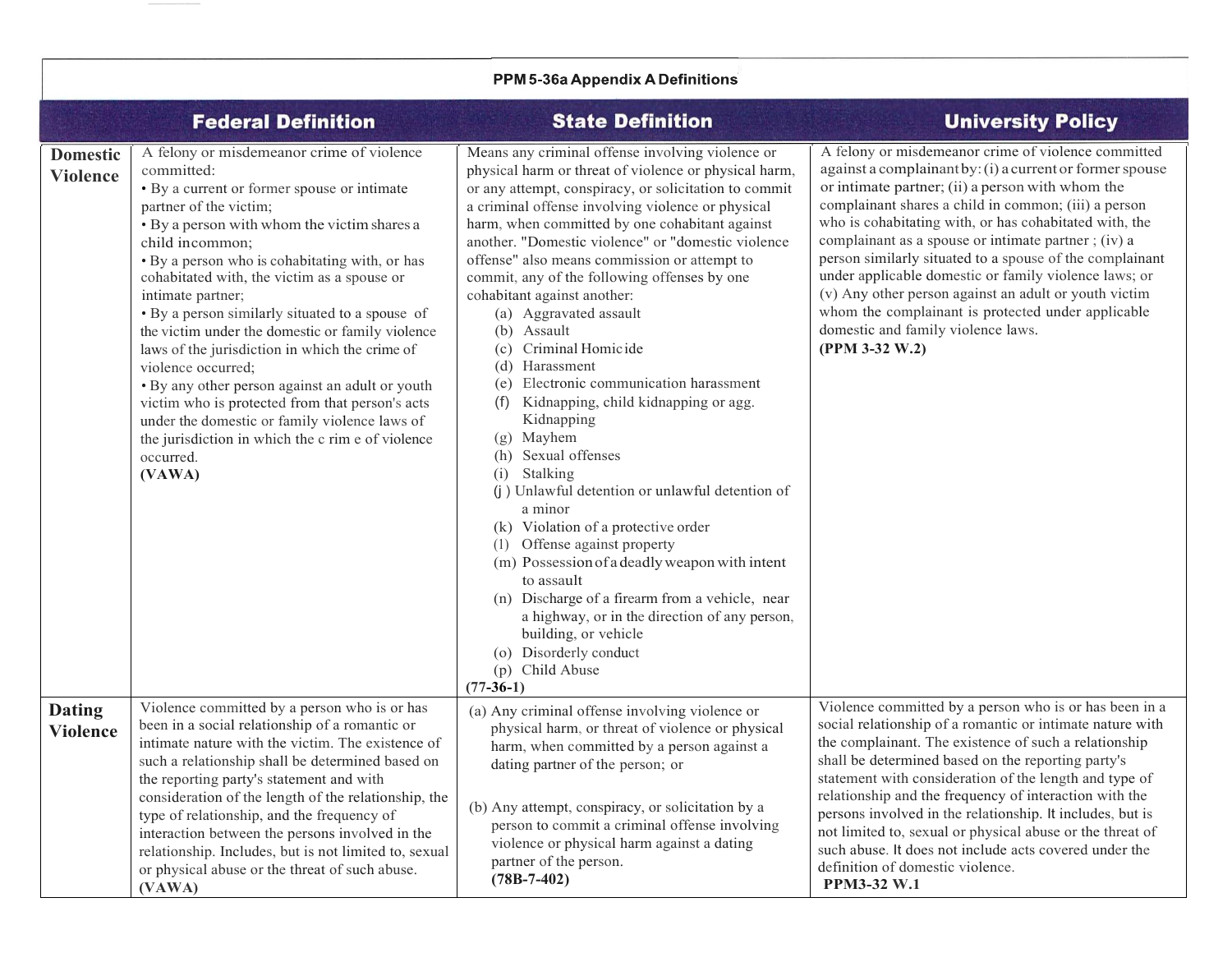| PPM 5-36a Appendix A Definitions |                                                                                                                                                                                                                                                                               |                                                                                                                                                                                                                                                                                                                                                                                                                                                                                                                                                                                                                                                                                                                                                                                                                                                                                                                                                                                                                                                                                                                                                                                                                                                                                                                                                                                                                                                                                                                                                                                                                                                                                                                |                                                                                                                                                                                                                                                                                                                                        |
|----------------------------------|-------------------------------------------------------------------------------------------------------------------------------------------------------------------------------------------------------------------------------------------------------------------------------|----------------------------------------------------------------------------------------------------------------------------------------------------------------------------------------------------------------------------------------------------------------------------------------------------------------------------------------------------------------------------------------------------------------------------------------------------------------------------------------------------------------------------------------------------------------------------------------------------------------------------------------------------------------------------------------------------------------------------------------------------------------------------------------------------------------------------------------------------------------------------------------------------------------------------------------------------------------------------------------------------------------------------------------------------------------------------------------------------------------------------------------------------------------------------------------------------------------------------------------------------------------------------------------------------------------------------------------------------------------------------------------------------------------------------------------------------------------------------------------------------------------------------------------------------------------------------------------------------------------------------------------------------------------------------------------------------------------|----------------------------------------------------------------------------------------------------------------------------------------------------------------------------------------------------------------------------------------------------------------------------------------------------------------------------------------|
|                                  | <b>Federal Definition</b>                                                                                                                                                                                                                                                     | <b>State Definition</b>                                                                                                                                                                                                                                                                                                                                                                                                                                                                                                                                                                                                                                                                                                                                                                                                                                                                                                                                                                                                                                                                                                                                                                                                                                                                                                                                                                                                                                                                                                                                                                                                                                                                                        | <b>University Policy</b>                                                                                                                                                                                                                                                                                                               |
| Rape                             | The penetration, no matter how slight, of the<br>vagina or anus, with any body part or object, or<br>oral penetration by a sex organ of another<br>person, without the consent of the victim<br>(UCR)                                                                         | A person commits rape when the actor has sexual<br>intercourse with another person without the victim's<br>consent.<br>(2) This section applies whether or not the actor is<br>married to the victim.<br>(3) Rape is a felony of the first degree, punishable by a<br>term of imprisonment of: (a) except as provided in<br>Subsection $(3)(b)$ or $(c)$ , not less than five years and<br>which may be for life; (b) except as provided in<br>Subsection $(3)(c)$ or $(4)$ , 15 years and which may be for<br>life, if the trier of fact finds that: (i) during the course of<br>the commission of the rape the defendant caused serious<br>bodily injury to another; or (ii) at the time of the<br>commission of the rape, the defendant was younger than<br>18 years of age and was previously convicted of a<br>grievous sexual offense; or (c) life without parole, if the<br>trier of fact finds that at the time of the commission of<br>the rape the defendant was previously convicted of a<br>grievous sexual offense.<br>$(4)$ If, when imposing a sentence under Subsection<br>$(3)(6)$ , a court finds that a lesser term than the term<br>described in Subsection $(3)(b)$ is in the interests of<br>justice and states the reasons for this finding on the<br>record, the court may impose a term of imprisonment of<br>not less than: (a) 10 years and which may be for life; or<br>(b) six years and which may be for life. (5) The<br>provisions of Subsection (4) do not apply when a person<br>is sentenced under Subsection $(3)(a)$ or $(c)$ . $(6)$<br>Imprisonment under Subsection $(3)(6)$ , $(3)(c)$ , or $(4)$ is<br>mandatory in accordance with Section 76-3-406<br>$(76-5-402)$ | The penetration, no matter how slight, of the vagina or<br>anus with any body part or object, or oral penetration by<br>a sex organ of another person, without consent of the<br>complainant.<br>(PPM 3-32 W.5)                                                                                                                        |
| Fondling                         | The touching of the private parts of another<br>person for the purposes of sexual gratification,<br>without the consent of the victim is incapable of<br>giving consent because of his/her age or because<br>of his/her temporary or permanent mental<br>incapacity.<br>(UCR) | N/A                                                                                                                                                                                                                                                                                                                                                                                                                                                                                                                                                                                                                                                                                                                                                                                                                                                                                                                                                                                                                                                                                                                                                                                                                                                                                                                                                                                                                                                                                                                                                                                                                                                                                                            | The touching of the private body parts of another<br>person for the purpose of sexual gratification and<br>without the consent of the complainant, including<br>instances where the complainant is incapable of<br>giving consent because of their age or because their<br>temporary or permanent mental incapacity.<br>(PPM 3-32 W.4) |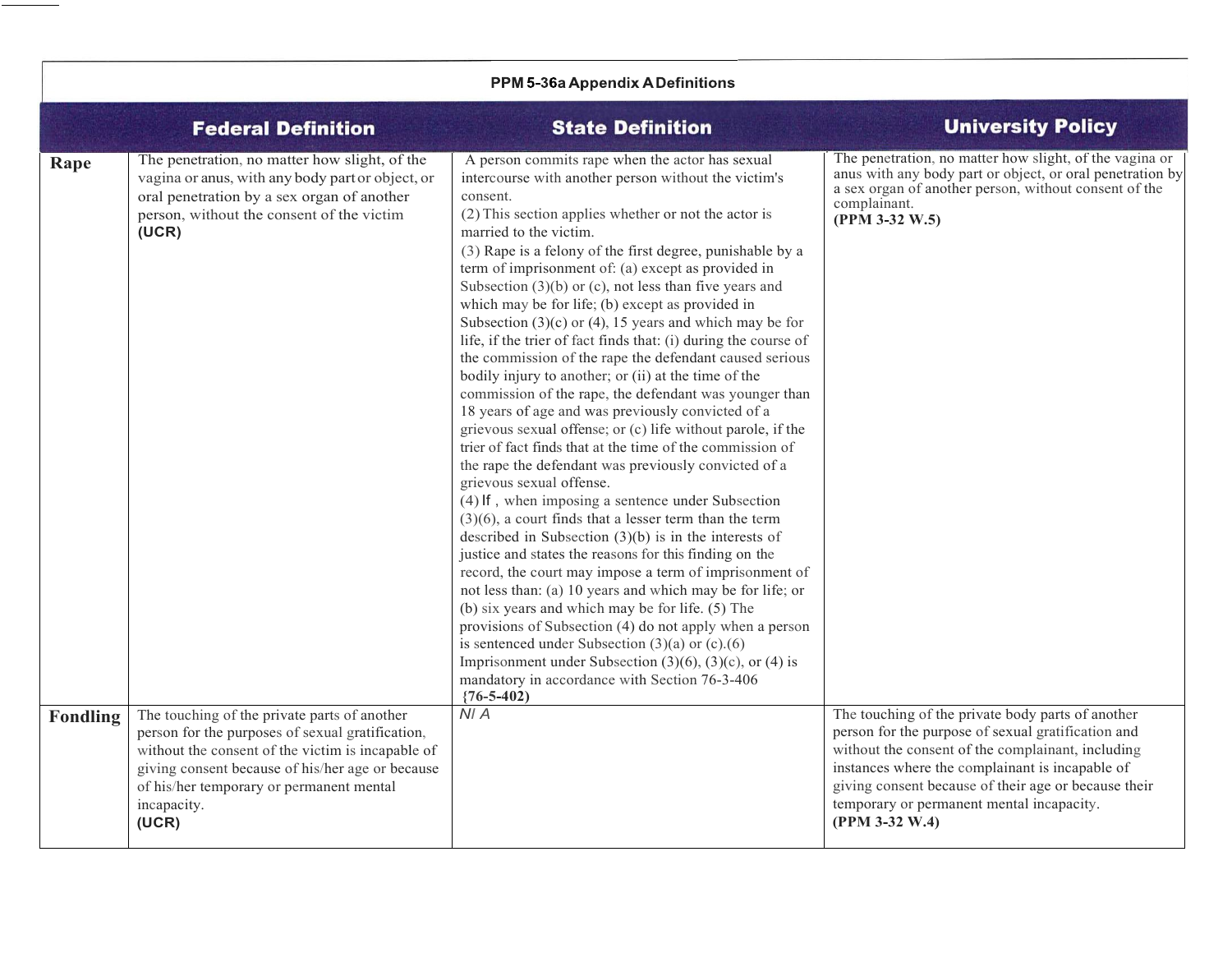| PPM 5-36a Appendix A Definitions |                                                                                                                                                                                                                                                                                                                                                                                                                                                                                                                                                                                                                                                                                                                                                                                                                                                                                                                                                                                          |                                                                                                                                                                                                                                                                                                                                                                                                                                                                                                                                                                                                                                                                                                                                                                                                                                                                                                                                                                                                                       |                                                                                                                                                                                                                                                                                                                                                                                                                                                                                                                                                                                                                                                                                                                                                                                                                                                                                                          |
|----------------------------------|------------------------------------------------------------------------------------------------------------------------------------------------------------------------------------------------------------------------------------------------------------------------------------------------------------------------------------------------------------------------------------------------------------------------------------------------------------------------------------------------------------------------------------------------------------------------------------------------------------------------------------------------------------------------------------------------------------------------------------------------------------------------------------------------------------------------------------------------------------------------------------------------------------------------------------------------------------------------------------------|-----------------------------------------------------------------------------------------------------------------------------------------------------------------------------------------------------------------------------------------------------------------------------------------------------------------------------------------------------------------------------------------------------------------------------------------------------------------------------------------------------------------------------------------------------------------------------------------------------------------------------------------------------------------------------------------------------------------------------------------------------------------------------------------------------------------------------------------------------------------------------------------------------------------------------------------------------------------------------------------------------------------------|----------------------------------------------------------------------------------------------------------------------------------------------------------------------------------------------------------------------------------------------------------------------------------------------------------------------------------------------------------------------------------------------------------------------------------------------------------------------------------------------------------------------------------------------------------------------------------------------------------------------------------------------------------------------------------------------------------------------------------------------------------------------------------------------------------------------------------------------------------------------------------------------------------|
|                                  | <b>Federal Definition</b>                                                                                                                                                                                                                                                                                                                                                                                                                                                                                                                                                                                                                                                                                                                                                                                                                                                                                                                                                                | <b>State Definition</b>                                                                                                                                                                                                                                                                                                                                                                                                                                                                                                                                                                                                                                                                                                                                                                                                                                                                                                                                                                                               | <b>University Policy</b>                                                                                                                                                                                                                                                                                                                                                                                                                                                                                                                                                                                                                                                                                                                                                                                                                                                                                 |
| <b>Sex</b><br><b>Offenses</b>    | Any sexual act directed against another person,<br>without consent of the victim, including<br>instances where the victim is incapable of giving<br>consent. Includes the following:<br>Rape is the penetration, no matter how slight, of<br>the vagina or anus, with any body part or object,<br>or oral penetration by a sex organ of another<br>person, without the consent of the victim.<br>Fondling is the touching of the private body<br>parts of another person for the purpose of sexual<br>gratification, without the consent of the victim,<br>including instances where the victim is incapable<br>of giving consent because of his/her age or<br>because of his/her temporary or permanent<br>mental incapacity.<br>Incest is sexual intercourse between persons<br>who are related to each other within the degrees<br>wherein marriage is prohibited by law.<br>Statutory Rape is sexual intercourse with a<br>person who is under the statutory age of consent<br>(UCR) | <b>Sexual Assault: N/A</b><br>Rape: A person commits rape when the actor has<br>sexual intercourse with another person without the<br>victim's consent. (Utah Code)<br>Fondling: N/A<br>Incest occurs, under circumstances not amounting to<br>rape, rape of a child, or aggravated sexual assault,<br>when the actor knowingly and intentionally engages<br>in sexual intercourse between the actor and a person<br>the actor knows has kinship to the actor as a related<br>person; or the insertion or placement of the<br>provider's seminal fluid into the vagina, cervix, or<br>uterus of a related person by means other than sexual<br>intercourse; or provides or makes available his<br>seminal fluid for the purpose of insertion or<br>placement of the fluid into the vagina, cervix, or<br>uterus of a related person by means other than sexual<br>intercourse. (Utah Code)<br>Statutory Rape occurs when the person has sexual<br>intercourse with a child who is under the age of 14.<br>(Utah Code) | Sexual Assault: Includes rape, fondling, incest, or<br>statutory rape, as defined below.<br>Rape: The penetration, no matter how slight, of the<br>vagina or anus with any body part or object, or oral<br>penetration by a sex organ of another person, without<br>consent of the complainant.<br>Fondling: The touching of the private body parts of<br>another person for the purpose of sexual gratification<br>and without the consent of the complainant, including<br>instances where the complainant is incapable of giving<br>consent because of their age or because their temporary<br>or permanent mental incapacity.<br>Incest: Sexual intercourse between persons who are<br>related to each other within the degrees wherein sexual<br>intercourse is prohibited by law<br>Statutory Rape: Sexual intercourse with a person who<br>is under the statutory age of consent.<br>$(PPM 3-32)$ |